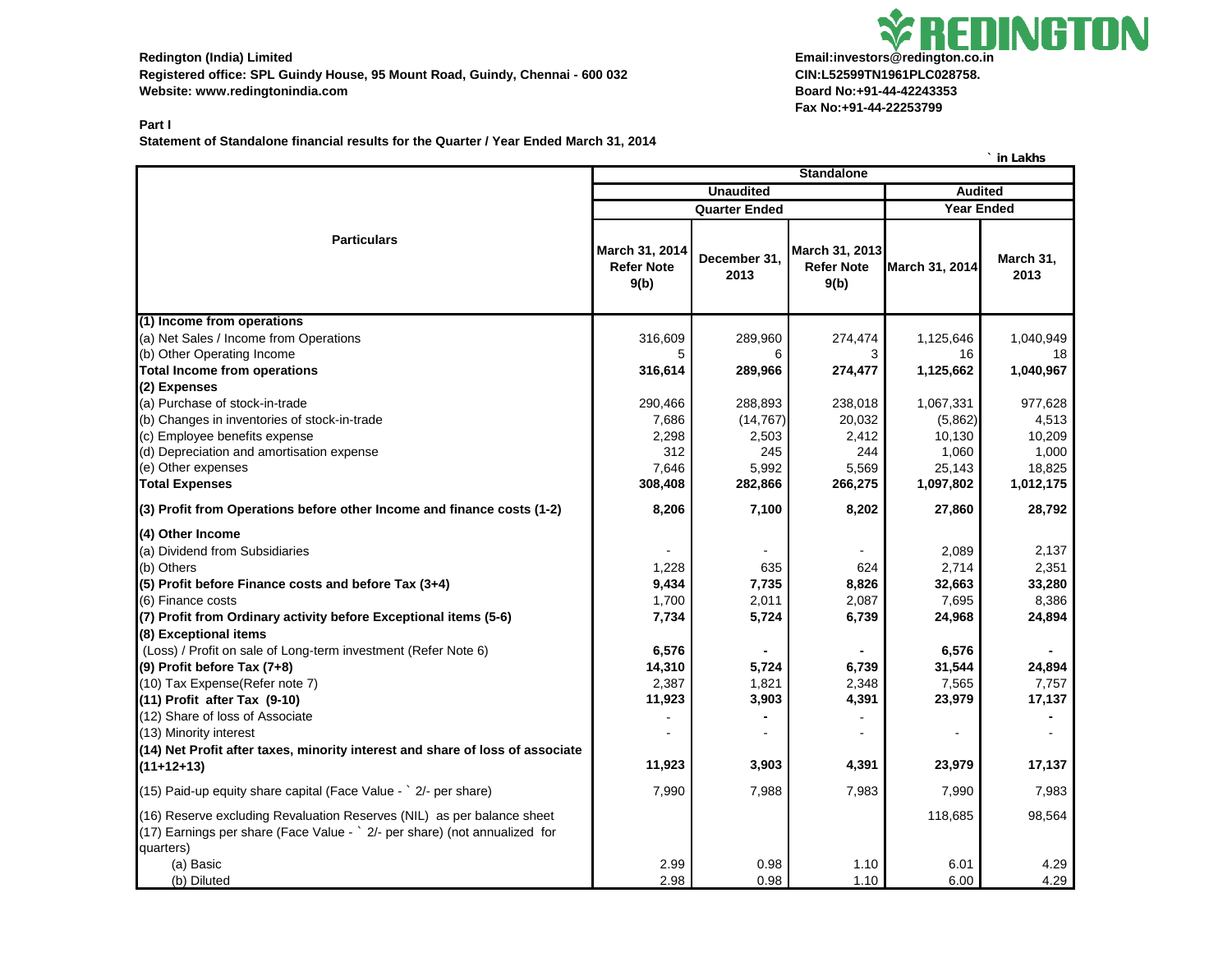

**Statement of Consolidated financial results for the Quarter / Year Ended March 31, 2014**

|                                                                                                                                                      |                                             |                      |                                                |                   | in Lakhs                      |
|------------------------------------------------------------------------------------------------------------------------------------------------------|---------------------------------------------|----------------------|------------------------------------------------|-------------------|-------------------------------|
|                                                                                                                                                      | <b>Consolidated</b>                         |                      |                                                |                   |                               |
|                                                                                                                                                      | <b>Unaudited</b>                            |                      |                                                | <b>Audited</b>    |                               |
|                                                                                                                                                      | <b>Quarter Ended</b>                        |                      |                                                | <b>Year Ended</b> |                               |
| <b>Particulars</b>                                                                                                                                   | March 31, 2014<br><b>Refer Note</b><br>9(b) | December 31,<br>2013 | March 31,<br>2013<br><b>Refer Note</b><br>9(b) |                   | March 31, 2014 March 31, 2013 |
| (1) Income from operations                                                                                                                           |                                             |                      |                                                |                   |                               |
| (a) Net Sales / Income from Operations                                                                                                               | 811,531                                     | 712,684              | 680,773                                        | 2,793,479         | 2,416,445                     |
| (b) Other Operating Income                                                                                                                           | 8                                           |                      | 5                                              | 30                | 21                            |
| <b>Total Income from operations</b>                                                                                                                  | 811,539                                     | 712,691              | 680,778                                        | 2,793,509         | 2,416,466                     |
| (2) Expenses                                                                                                                                         |                                             |                      |                                                |                   |                               |
| (a) Purchase of stock-in-trade                                                                                                                       | 769,296                                     | 682,639              | 609,919                                        | 2,664,127         | 2,299,122                     |
| (b) Changes in inventories of stock-in-trade                                                                                                         | (3,673)                                     | (11,203)             | 30,082                                         | (33,209)          | (25, 317)                     |
| (c) Employee benefits expense                                                                                                                        | 10,500                                      | 10,652               | 9,169                                          | 41,056            | 34,816                        |
| (d) Depreciation and amortisation expense<br>(e) Other expenses                                                                                      | 1,018<br>16,259                             | 997<br>13,251        | 952<br>13,284                                  | 3,850<br>55,987   | 3,787<br>43,997               |
| <b>Total Expenses</b>                                                                                                                                | 793,400                                     | 696,336              | 663,406                                        | 2,731,811         | 2,356,405                     |
|                                                                                                                                                      |                                             |                      |                                                |                   |                               |
| (3) Profit from Operations before other Income and finance costs (1-2)                                                                               | 18,139                                      | 16,355               | 17,372                                         | 61,698            | 60,061                        |
| (4) Other Income                                                                                                                                     |                                             |                      |                                                |                   |                               |
| (a) Dividend from Subsidiaries                                                                                                                       |                                             |                      |                                                |                   |                               |
| (b) Others                                                                                                                                           | 2,266                                       | 1,643                | 2,072                                          | 6,413             | 4,572                         |
| (5) Profit before Finance costs and before Tax (3+4)                                                                                                 | 20,405                                      | 17,998               | 19,444                                         | 68,111            | 64,633                        |
| (6) Finance costs                                                                                                                                    | 4,199                                       | 5,018                | 4,831                                          | 18,693            | 18,392                        |
| (7) Profit from Ordinary activity before Exceptional items (5-6)                                                                                     | 16,206                                      | 12,980               | 14,613                                         | 49,418            | 46,241                        |
| (8) Exceptional items                                                                                                                                |                                             |                      |                                                |                   |                               |
| (Loss) / Profit on sale of Long-term investment (Refer Note 6)                                                                                       | (907)                                       |                      |                                                | (907)             |                               |
| (9) Profit before Tax (7+8)                                                                                                                          | 15,299                                      | 12,980               | 14,613                                         | 48,511            | 46,241                        |
| (10) Tax Expense(Refer note 7)                                                                                                                       | 3,549                                       | 3,265                | 3,480                                          | 12,718            | 11,507                        |
| $(11)$ Profit after Tax $(9-10)$                                                                                                                     | 11,750                                      | 9,715                | 11,133                                         | 35,793            | 34,734                        |
| (12) Share of loss of Associate                                                                                                                      |                                             |                      |                                                |                   | (3)                           |
| (13) Minority interest                                                                                                                               | (445)                                       | (1,048)              | (650)                                          | (2, 129)          | (2, 420)                      |
| (14) Net Profit after taxes, minority interest and share of loss of associate                                                                        |                                             |                      |                                                |                   |                               |
| $(11+12+13)$                                                                                                                                         | 11,305                                      | 8,667                | 10,483                                         | 33,664            | 32,311                        |
| (15) Paid-up equity share capital (Face Value - ` 2/- per share)                                                                                     | 7,990                                       | 7,988                | 7,983                                          | 7,990             | 7,983                         |
| (16) Reserve excluding Revaluation Reserves (NIL) as per balance sheet<br>(17) Earnings per share (Face Value - ` 2/- per share) (not annualized for |                                             |                      |                                                | 194,140           | 156,085                       |
| quarters)                                                                                                                                            |                                             |                      |                                                |                   |                               |
| (a) Basic                                                                                                                                            | 2.83                                        | 2.17                 | 2.63                                           | 8.43              | 8.10                          |
| (b) Diluted                                                                                                                                          | 2.83                                        | 2.17                 | 2.62                                           | 8.42              | 8.08                          |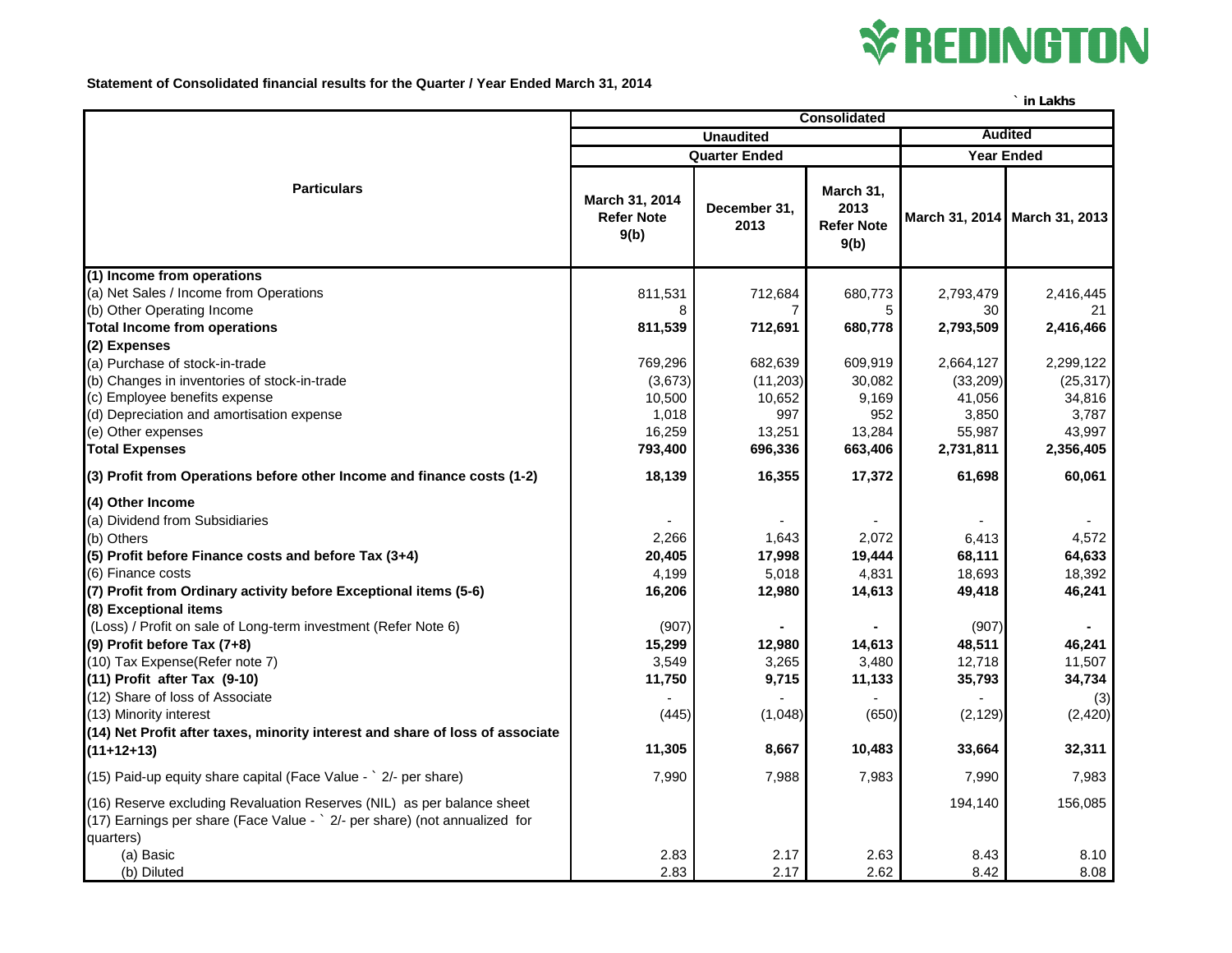**Part II Select Information for the Quarter / Year ended March 31, 2014**

|                                                                                             | <b>Quarter Ended</b> |                      |                                              | <b>Year Ended</b> |               |  |
|---------------------------------------------------------------------------------------------|----------------------|----------------------|----------------------------------------------|-------------------|---------------|--|
| <b>Particulars</b>                                                                          | March 31, 2014       | December 31,<br>2013 | March 31, 2013 March 31, 2014 March 31, 2013 |                   |               |  |
| A Particulars of Shareholding<br>(1) Public Shareholding                                    |                      |                      |                                              |                   |               |  |
| - Number of shares                                                                          | 315,454,518          | 315,362,768          | 315,125,268                                  | 315,454,518       | 315, 125, 268 |  |
| - Percentage of shareholding                                                                | 79                   | 79                   | 79                                           | 79                | 79.           |  |
| (2) Promoters and Promoter Group Shareholding                                               |                      |                      |                                              |                   |               |  |
| a) Pledged / Encumbered<br>b) Non Encumbered                                                | <b>NIL</b>           | <b>NIL</b>           | <b>NIL</b>                                   | <b>NIL</b>        | <b>NIL</b>    |  |
| - Number of shares                                                                          | 84,027,302           | 84,027,302           | 84,027,302                                   | 84,027,302        | 84,027,302    |  |
| - Percentage of shares (as a % of the total shareholding of<br>promoter and promoter group) | 100                  | 100                  | 100                                          | 100               | 100           |  |
| - Percentage of shares (as a % of the total share capital of the<br>company)                | 21                   | 21                   | 21                                           | 21                | 21            |  |

| <b>Particulars</b>                             | <b>Quarter Ended March 31, 2014</b> |
|------------------------------------------------|-------------------------------------|
| <b>B INVESTOR COMPLAINTS</b>                   |                                     |
| Pending at the beginning of the Quarter        | <b>NIL</b>                          |
| Received during the Quarter                    | <b>NIL</b>                          |
| Disposed of during the Quarter                 | <b>NIL</b>                          |
| Remaining unresolved at the end of the Quarter | <b>NIL</b>                          |
|                                                |                                     |